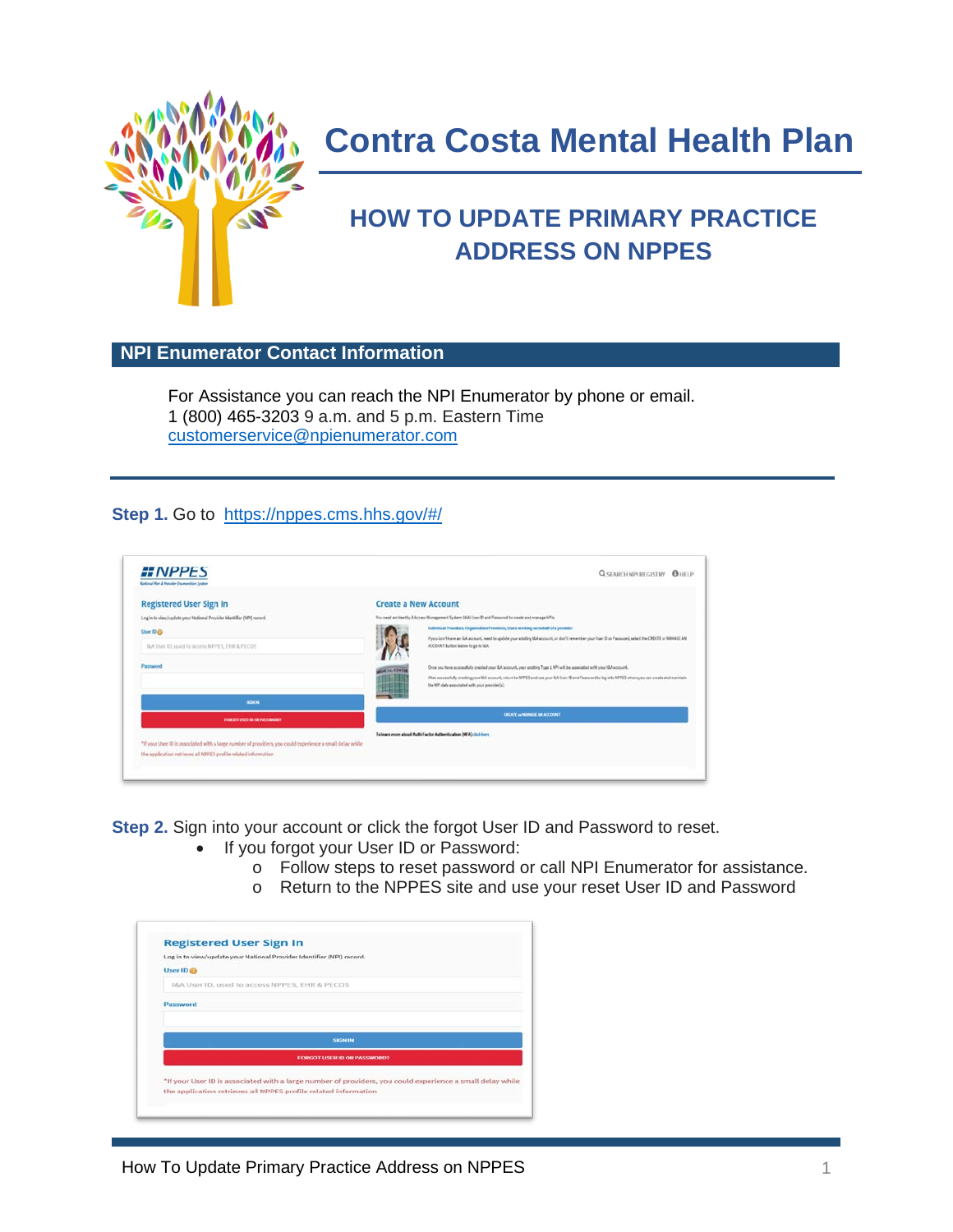**Step 3.** When you sign in, you will be greeted by a Multi Factor Authentication

- It will ask you where you wish to receive your verification code:
	- o Pick either Primary Authentication Method or Alternative Authentication Method.

| π                            | <b>Multi-Factor Authentication (MFA)</b>                                                  |  |
|------------------------------|-------------------------------------------------------------------------------------------|--|
| * Indicates Required fields. |                                                                                           |  |
|                              | * Select where you wish to receive your verification code:                                |  |
|                              | Primary Authentication Method: Phone Number Text/SMS: (xxx) xxx                           |  |
|                              | Alternative Authentication Method: Email Address: d*****@gmail.com                        |  |
|                              | Need to make changes to where you receive your verification code? Go to I&A and Reset MFA |  |
|                              |                                                                                           |  |

- It will ask you if you are logging into the system on a Public or Private device o Pick either Public or Private Device.
- Enter Code once it is received.

| * Indicates Required fields. |                                                                                           |  |
|------------------------------|-------------------------------------------------------------------------------------------|--|
|                              | * Select where you wish to receive your verification code:                                |  |
|                              | Primary Authentication Method: Phone Number Text/SMS: (xxx) xxx                           |  |
|                              | Alternative Authentication Method: Email Address: d*****@gmail.com                        |  |
|                              | Need to make changes to where you receive your verification code? Go to I&A and Reset MFA |  |
|                              | * Are you logging in to the system on a Public or Private device?                         |  |
| Public Device                |                                                                                           |  |
| O Private Device             |                                                                                           |  |
| <b>Enter Code:</b>           | <b>VERIFY CODE</b>                                                                        |  |
|                              | Haven't received the code yet or need a new code?                                         |  |
| <b>SEND NEW CODE</b>         |                                                                                           |  |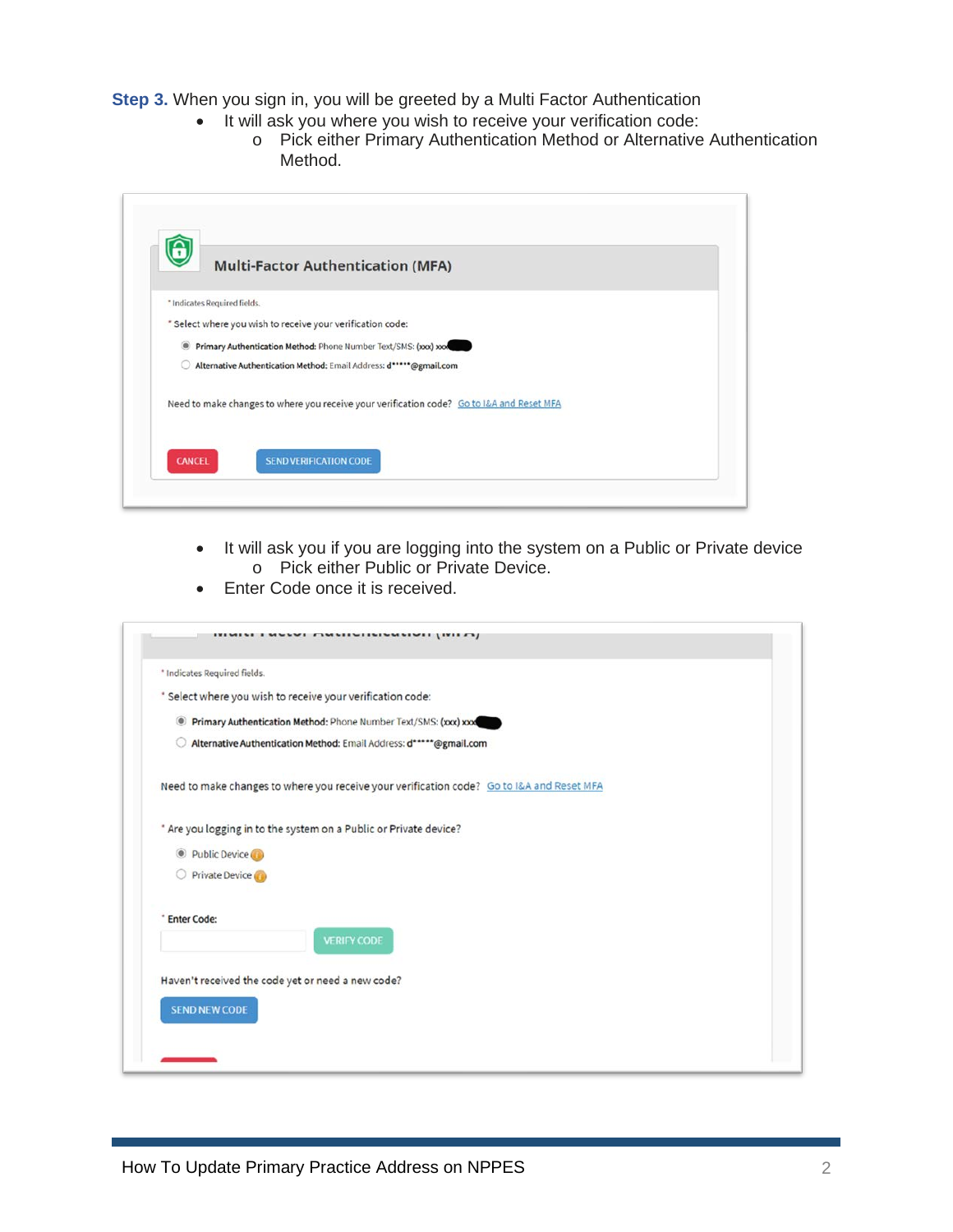**Step 4.** Scroll down to Manage Provider Information (Your name should appear in the grid)

| Filter                      |     |                            |                                     | Search by NPI: |                         | Search |                           | Reset          |  |
|-----------------------------|-----|----------------------------|-------------------------------------|----------------|-------------------------|--------|---------------------------|----------------|--|
| Type<br>$\hat{\phantom{a}}$ | TIN | <b>Legal Business Name</b> | <b>Primary Practice</b><br>Location | <b>NPI</b>     | <b>Primary Taxonomy</b> | Status | <b>Certification Date</b> | <b>Action</b>  |  |
| 8                           |     |                            |                                     |                | Therapist               |        |                           | <b>14745-0</b> |  |

**Step 5.** Click the Pencil icon to the far right of your name.

| Filter    |         |                            |                                     | Search by NPI: |                                | Search        |                           | Reset         |  |
|-----------|---------|----------------------------|-------------------------------------|----------------|--------------------------------|---------------|---------------------------|---------------|--|
| Type<br>٠ | TIN     | <b>Legal Business Name</b> | <b>Primary Practice</b><br>Location | <b>NPI</b>     | <b>Primary Taxonomy</b>        | <b>Status</b> | <b>Certification Date</b> | <b>Action</b> |  |
| å         | XXX-XX- |                            | Concord, CA                         |                | Marriage & Family<br>Therapist | & Active      | 12/03/2020                |               |  |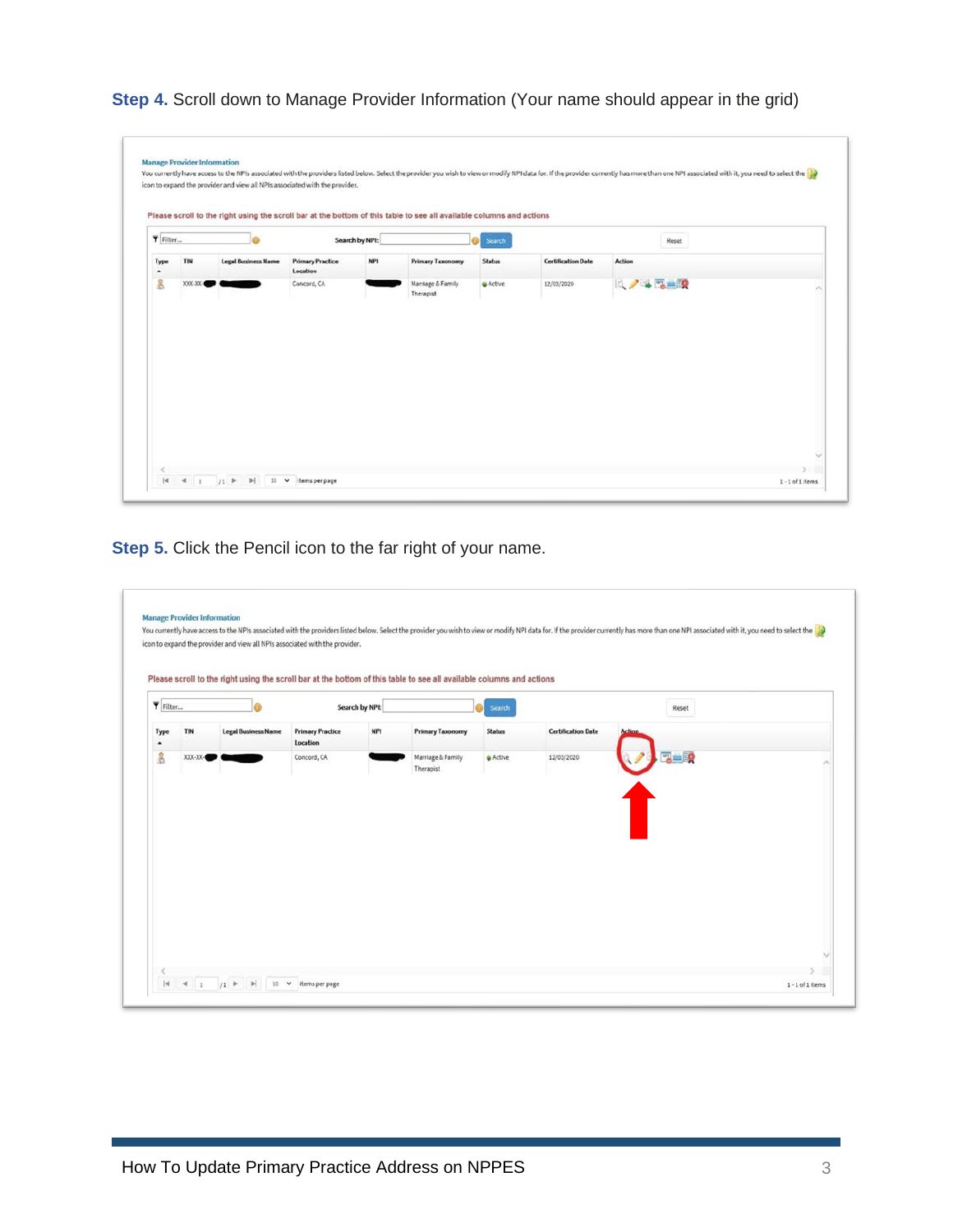**Step 6.** The first screen is your profile.

|                              | 2                                                                                              | 31                          |                   | 5        | 8            |             | 8                          |
|------------------------------|------------------------------------------------------------------------------------------------|-----------------------------|-------------------|----------|--------------|-------------|----------------------------|
| PROFILE                      | ADDRESS                                                                                        | HEALTH INFORMATION EXCHANGE | OTHER IDENTIFIERS | TAXONOMY | CONTACT INFO | ERROR CHECK | SUBMISSION                 |
|                              |                                                                                                |                             |                   |          |              |             | 100% application completed |
|                              |                                                                                                |                             |                   |          |              |             |                            |
| 20                           | <b>Provider Profile</b>                                                                        |                             |                   |          |              |             |                            |
|                              |                                                                                                |                             |                   |          |              |             |                            |
|                              |                                                                                                |                             |                   |          |              |             |                            |
|                              |                                                                                                |                             |                   |          |              |             |                            |
| * Indicates Required fields. |                                                                                                |                             |                   |          |              |             |                            |
|                              | Note: Fields with the icon will NOT be publicly available<br><b>Provider Name Information:</b> |                             |                   |          |              |             |                            |

• Scroll to the bottom and click next.



**Step 7.** The 2nd screen is the address.

| PROFILE |                |                                                                                                       |                   |          |              |             |                            |
|---------|----------------|-------------------------------------------------------------------------------------------------------|-------------------|----------|--------------|-------------|----------------------------|
|         | <b>ADDRESS</b> | HEALTH INFORMATION EXCHANGE                                                                           | OTHER IDENTIFIERS | TAXONOMY | CONTACT INFO | ERROR CHECK | SUBMISSION                 |
|         |                |                                                                                                       |                   |          |              |             | 100% application completed |
|         |                |                                                                                                       |                   |          |              |             |                            |
|         |                |                                                                                                       |                   |          |              |             |                            |
| Address |                |                                                                                                       |                   |          |              |             |                            |
|         |                |                                                                                                       |                   |          |              |             |                            |
|         |                | This information will be used to contact the provider if we have questions about the NPI application. |                   |          |              |             |                            |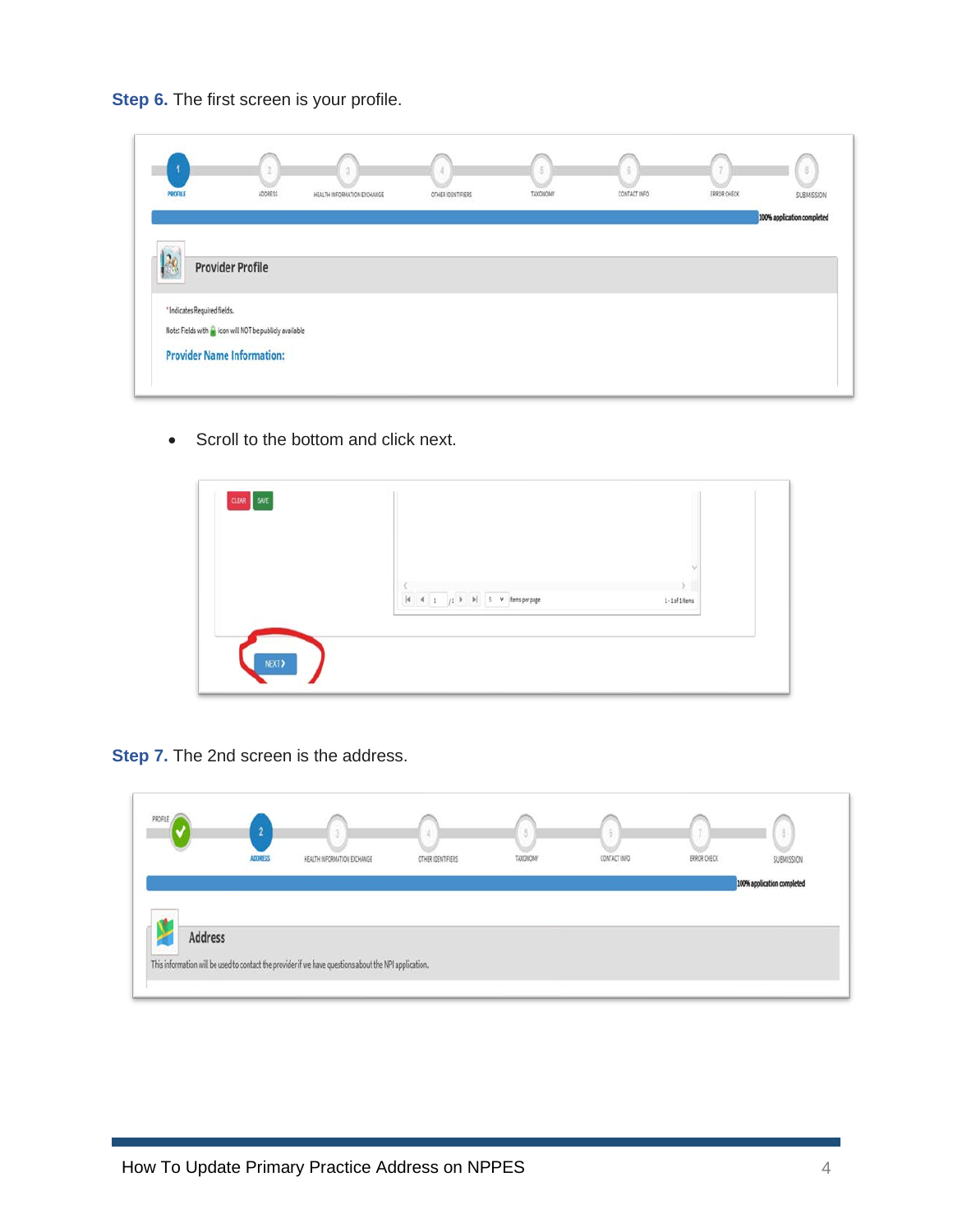



**Step 9.** Select PPL and update your address to the location you primarily provide services

| * Indicates Required fields.                                            |                           |                                        |                             |
|-------------------------------------------------------------------------|---------------------------|----------------------------------------|-----------------------------|
| Select Type of Address: @ US Domestic O Military O Outside US / Foreign |                           |                                        |                             |
| Same as mailing address<br>u                                            |                           |                                        |                             |
| $\Box$ This is my home address                                          |                           |                                        |                             |
| Primary practice location                                               |                           |                                        |                             |
| * Address Line 1: (Street Number and Name)                              | * Telephone Number:       | Extension:                             | Fax Number:                 |
|                                                                         |                           |                                        |                             |
| Address Line 2: (e.g., Apartment/Suite Number)                          | Choose Language Filter: Q | Choose Language Spoken:                |                             |
|                                                                         | Filter by Language.       | Select Language<br>$\checkmark$        | <b>SAVE</b><br><b>CLEAR</b> |
| * City:                                                                 |                           |                                        |                             |
|                                                                         | Languages Spoken A        | <b>Actions</b>                         |                             |
| * Zip Code:<br>Zip Ext:<br>* State:                                     | English                   | m                                      |                             |
| $\check{ }$<br>CA-CALIFORNIA                                            |                           |                                        |                             |
|                                                                         |                           |                                        |                             |
| Organization Name(Optional):                                            |                           | $\mathbb{H}$<br>$\leq$<br>$\checkmark$ |                             |
|                                                                         | $ 4$ $4$ 1<br>$1^{\circ}$ | items per page                         | $1 - 1$ of 1 items          |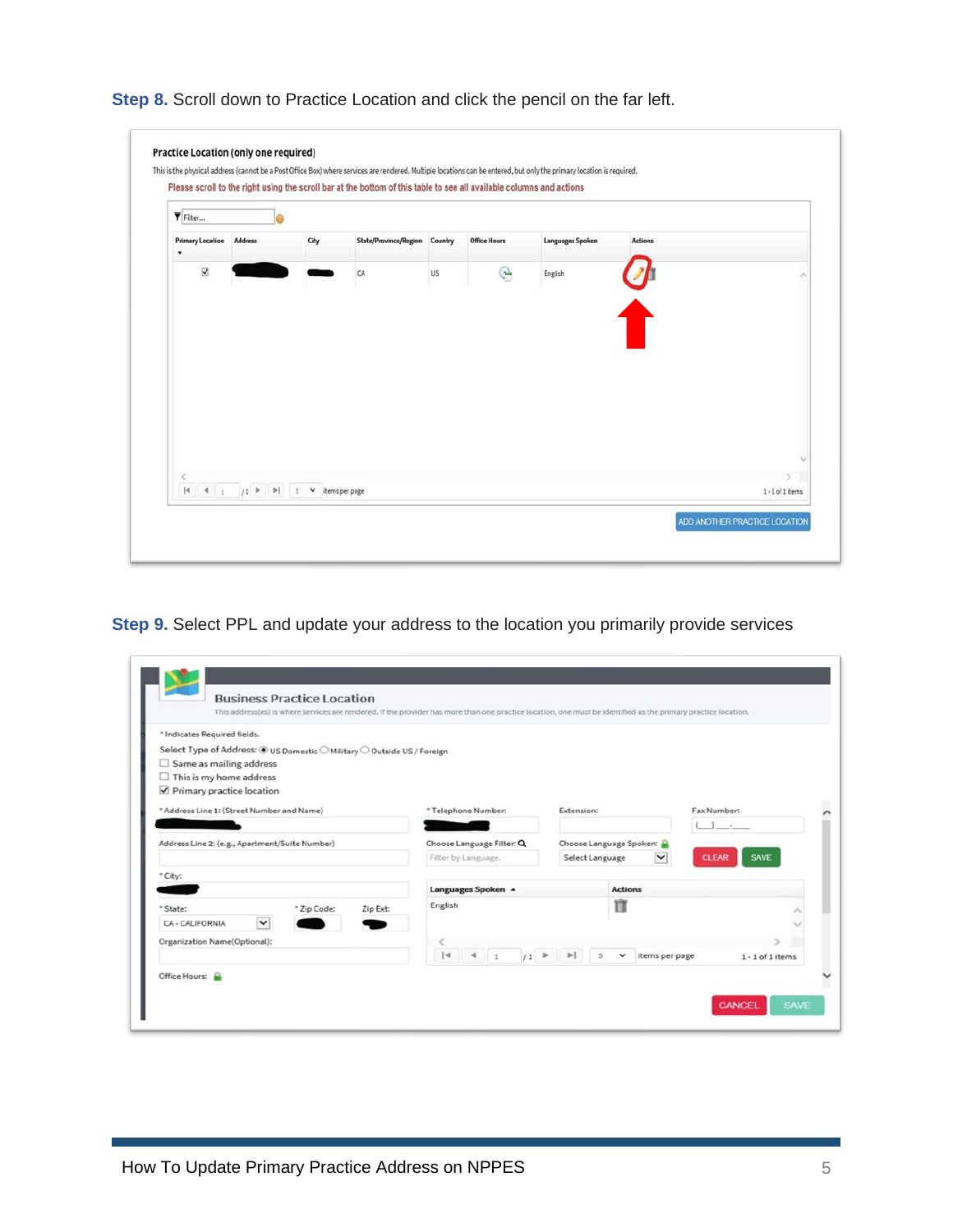# **Step 10.** Click SAVE

c

| * Indicates Required fields.                                            |                                             |                                                                 |                             |
|-------------------------------------------------------------------------|---------------------------------------------|-----------------------------------------------------------------|-----------------------------|
| Select Type of Address: @ US Domestic O Military O Outside US / Foreign |                                             |                                                                 |                             |
| $\Box$ Same as mailing address                                          |                                             |                                                                 |                             |
| $\Box$ This is my home address                                          |                                             |                                                                 |                             |
| Primary practice location                                               |                                             |                                                                 |                             |
| * Address Line 1: (Street Number and Name)                              | * Telephone Number:                         | Extension:                                                      | Fax Number:                 |
|                                                                         |                                             |                                                                 | $\overline{1}$              |
| Address Line 2: (e.g., Apartment/Suite Number)                          | Choose Language Filter: Q                   | Choose Language Spoken:                                         |                             |
|                                                                         | Filter by Language.                         | $\check{~}$<br>Select Language                                  | <b>SAVE</b><br><b>CLEAR</b> |
| * City:                                                                 |                                             |                                                                 |                             |
|                                                                         | Languages Spoken A                          | <b>Actions</b>                                                  |                             |
| * Zip Code:<br>Zip Ext:<br>* State:                                     | English                                     | TT                                                              |                             |
| $\check{ }$<br>CA - CALIFORNIA                                          |                                             |                                                                 |                             |
| Organization Name(Optional):                                            |                                             |                                                                 |                             |
|                                                                         | $ 4 $ $ 4 $ 1<br>$11$ $\blacktriangleright$ | $\blacktriangleright$<br>$\mathbf{s}$<br>$\vee$ litems per page | $1 - 1$ of $1$ it           |
|                                                                         |                                             |                                                                 |                             |

**Step 11.** Click Next on the lower left side of the screen until you get to the Error check.

| SUBMISSION<br>CONTACT INFO<br>ERROR CHECK<br>TAXIONOMY<br>ADDNESS<br>HEALTH INFORMATION EXCHANGE<br>OTHER IDENTIFIERS<br>100% application completed |
|-----------------------------------------------------------------------------------------------------------------------------------------------------|
|                                                                                                                                                     |
|                                                                                                                                                     |

**Step 12.** Review for accuracy and click NEXT to submit

| PROFILE                         | ADDRESS<br>HEALTH INFORMATION EXCHANGE                         | OTHER OENTIFIERS. | <b>TAXOFICHET</b> | CONTACT INFO | <b>EBROW CHECK</b> | <b>SUBMISSION</b>          |
|---------------------------------|----------------------------------------------------------------|-------------------|-------------------|--------------|--------------------|----------------------------|
|                                 |                                                                |                   |                   |              |                    | 100% application completed |
|                                 |                                                                |                   |                   |              |                    |                            |
|                                 | <b>Error Check</b>                                             |                   |                   |              |                    |                            |
|                                 |                                                                |                   |                   |              |                    |                            |
|                                 | Note: Please click the NEXT button to submit your application. |                   |                   |              |                    |                            |
| <b>Step 1: Provider Profile</b> |                                                                |                   |                   |              |                    |                            |
| $\cdot$                         | <b>COMPLETED: Profile</b>                                      |                   |                   |              |                    | REVIEW                     |
|                                 | No Errors Found                                                |                   |                   |              |                    |                            |
| Step 2: Address                 |                                                                |                   |                   |              |                    |                            |
|                                 | <b>COMPLETED: Address</b>                                      |                   |                   |              |                    | неми                       |
|                                 | No Errors Found                                                |                   |                   |              |                    |                            |
|                                 | Step 3: Health Information Exchange                            |                   |                   |              |                    |                            |
|                                 | <b>COMPLETED: Health Information Exchange</b>                  |                   |                   |              |                    | <b>REVIEW</b>              |
|                                 | No Errors Found                                                |                   |                   |              |                    |                            |
| Step 4: Other Identifiers       |                                                                |                   |                   |              |                    |                            |
|                                 | COMPLETED: Other Identifiers                                   |                   |                   |              |                    | REVEN                      |
|                                 | No Errors Found                                                |                   |                   |              |                    |                            |
| Step 5: Taxonomy                |                                                                |                   |                   |              |                    |                            |
|                                 |                                                                |                   |                   |              |                    |                            |